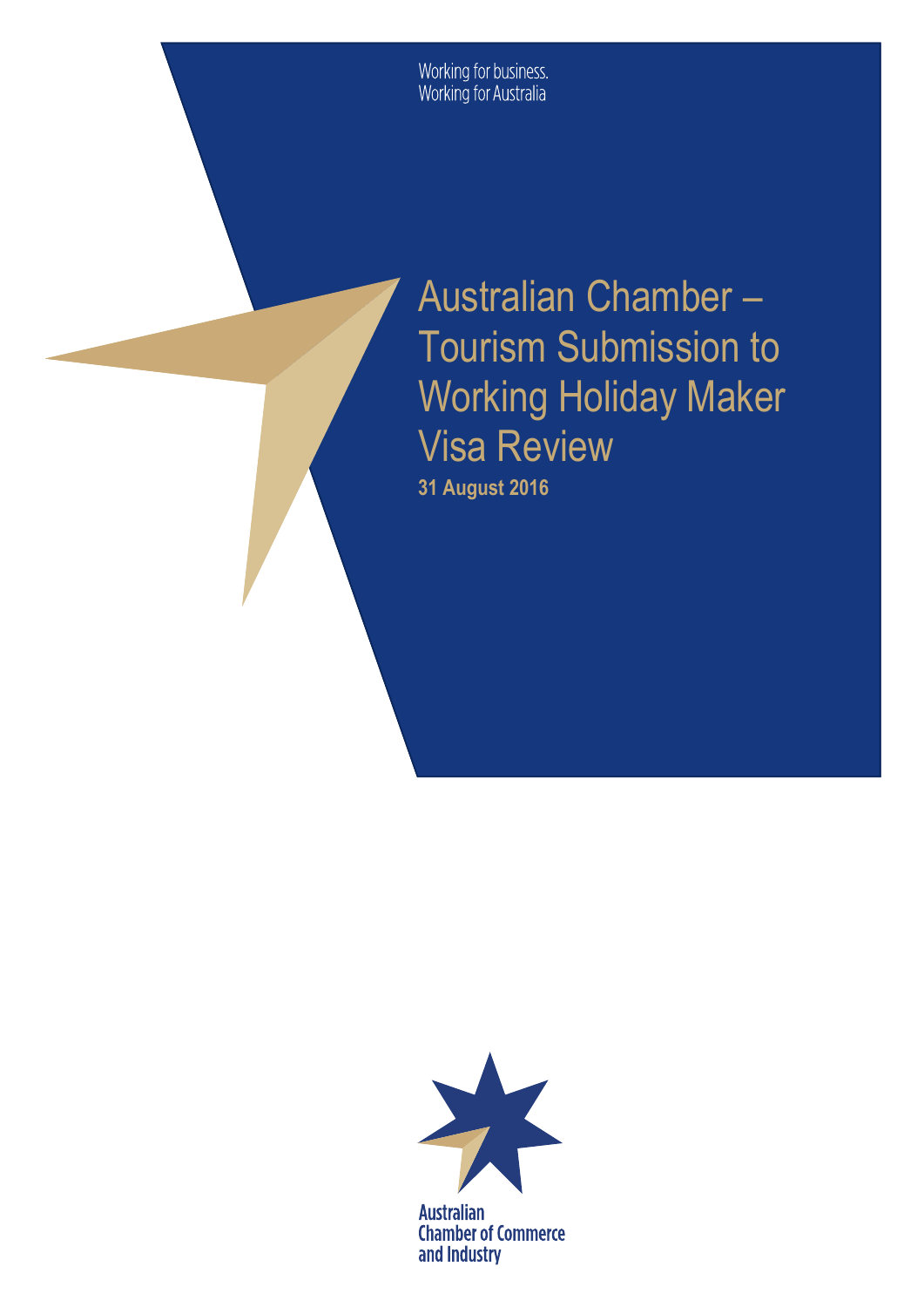

**WORKING FOR BUSINESS. WORKING FOR AUSTRALIA**  Telephone 02 6270 8000 Email [info@acci.asn.au](mailto:info@acci.asn.au) Website [www.acci.asn.au](http://www.acci.asn.au/)

#### **CANBERRA OFFICE**

Commerce House Level 3, 24 Brisbane Avenue Barton ACT 2600 PO BOX 6005 Kingston ACT 2604

#### **MELBOURNE OFFICE**

Level 2, 150 Collins Street Melbourne VIC 3000 PO BOX 18008 Collins Street East Melbourne VIC 8003

#### **SYDNEY OFFICE**

Level 15, 140 Arthur Street North Sydney NSW 2060 Locked Bag 938 North Sydney NSW 2059

ABN 85 008 391 795 © Australian Chamber of Commerce and Industry 2016

This work is copyright. No part of this publication may be reproduced or used in any way without acknowledgement to the Australian Chamber of Commerce and Industry.

#### **Disclaimers & Acknowledgements**

The Australian Chamber of Commerce and Industry has taken reasonable care in publishing the information contained in this publication but does not guarantee that the information is complete, accurate or current. In particular, the Australian Chamber is not responsible for the accuracy of information that has been provided by other parties. The information in this publication is not intended to be used as the basis for making any investment decision and must not be relied upon as investment advice. To the maximum extent permitted by law, the Australian Chamber disclaims all liability (including liability in negligence) to any person arising out of use or reliance on the information contained in this publication including for loss or damage which you or anyone else might suffer as a result of that use or reliance.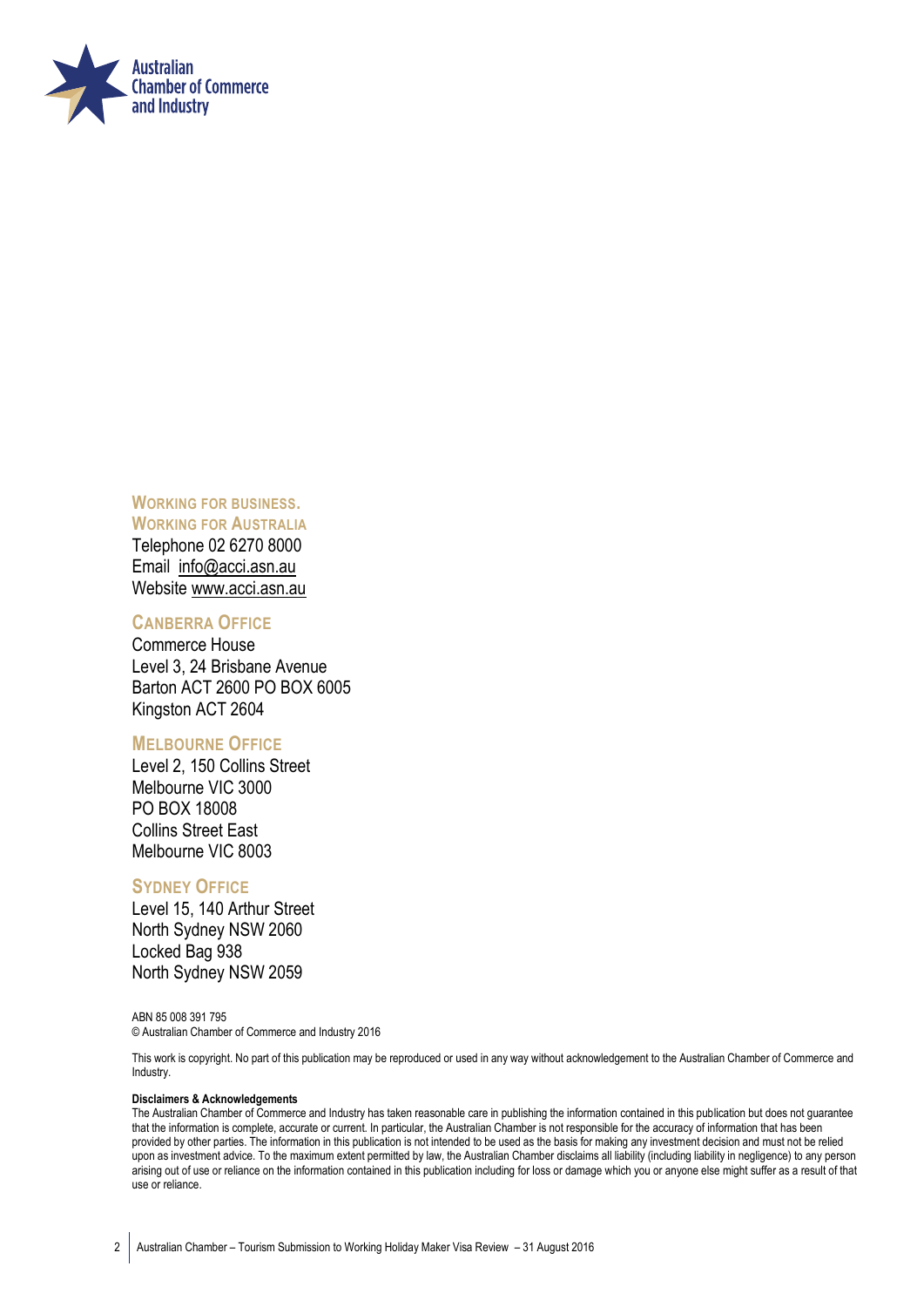

## <span id="page-2-0"></span>**Contents**

| <b>Contents</b>                                  |                                                                                                                                                                                                                                                                                                                                                                                                                                                                                                                                                                                                                                                                                                                                                                                                                         | 3                                                                     |
|--------------------------------------------------|-------------------------------------------------------------------------------------------------------------------------------------------------------------------------------------------------------------------------------------------------------------------------------------------------------------------------------------------------------------------------------------------------------------------------------------------------------------------------------------------------------------------------------------------------------------------------------------------------------------------------------------------------------------------------------------------------------------------------------------------------------------------------------------------------------------------------|-----------------------------------------------------------------------|
| 1                                                | <b>Introduction</b>                                                                                                                                                                                                                                                                                                                                                                                                                                                                                                                                                                                                                                                                                                                                                                                                     | $\overline{\mathbf{4}}$                                               |
| $\mathbf 2$                                      | <b>Broad principles</b>                                                                                                                                                                                                                                                                                                                                                                                                                                                                                                                                                                                                                                                                                                                                                                                                 | 4                                                                     |
| 3                                                | <b>Recommendations</b>                                                                                                                                                                                                                                                                                                                                                                                                                                                                                                                                                                                                                                                                                                                                                                                                  | 4                                                                     |
| 4<br>4.1<br>4.2<br>4.3                           | <b>Background</b><br>Value of the visitor economy<br>Economic impact of removing the tax-free threshold<br><b>Revenue Projections</b>                                                                                                                                                                                                                                                                                                                                                                                                                                                                                                                                                                                                                                                                                   | $\overline{\mathbf{5}}$<br>$\begin{array}{c} 5 \\ 5 \\ 7 \end{array}$ |
| 5                                                | <b>Responses to Terms of reference</b>                                                                                                                                                                                                                                                                                                                                                                                                                                                                                                                                                                                                                                                                                                                                                                                  | 8                                                                     |
| 5.1<br>5.2<br>5.3<br>5.4<br>Farms)<br>5.5<br>5.6 | Australia's competitive position in attracting seasonal and temporary foreign labour,<br>including comparative wages, entitlements and conditions<br>Exploitation of and protections for vulnerable workers, including evaluation of illegal labour<br>hire practices and non-compliance with laws and regulations<br>Capacity to match employers with available workers, including regulatory arrangements in<br>relation to the role of labour hire companies<br>Changes to the use of volunteer or unpaid labour (for instance Willing Workers on Organic<br>9<br>Australia's exposure to changes in exchange rates, economic growth and employment<br>rates in source nations which may affect Australia attracting seasonal and temporary labour<br>Short-term and long-term agricultural and tourism labour needs | 8<br>8<br>9<br>10                                                     |
| 5.7                                              | Policies to attract unemployed Australians, including young Australians, into work in                                                                                                                                                                                                                                                                                                                                                                                                                                                                                                                                                                                                                                                                                                                                   |                                                                       |
|                                                  | agriculture and tourism                                                                                                                                                                                                                                                                                                                                                                                                                                                                                                                                                                                                                                                                                                                                                                                                 | 11                                                                    |
| 5.8                                              | Opportunities to expand supply of seasonal and temporary foreign workers for the<br>agricultural sector                                                                                                                                                                                                                                                                                                                                                                                                                                                                                                                                                                                                                                                                                                                 | 12                                                                    |
| 5.9                                              | Consistent tax treatment between different classes of temporary work visa holders.                                                                                                                                                                                                                                                                                                                                                                                                                                                                                                                                                                                                                                                                                                                                      | 12                                                                    |
| 6                                                | <b>Works Cited</b>                                                                                                                                                                                                                                                                                                                                                                                                                                                                                                                                                                                                                                                                                                                                                                                                      | 13                                                                    |
| 7. Australian Chamber contact                    |                                                                                                                                                                                                                                                                                                                                                                                                                                                                                                                                                                                                                                                                                                                                                                                                                         | 13                                                                    |
| <b>Australian Chamber Members</b>                |                                                                                                                                                                                                                                                                                                                                                                                                                                                                                                                                                                                                                                                                                                                                                                                                                         | 14                                                                    |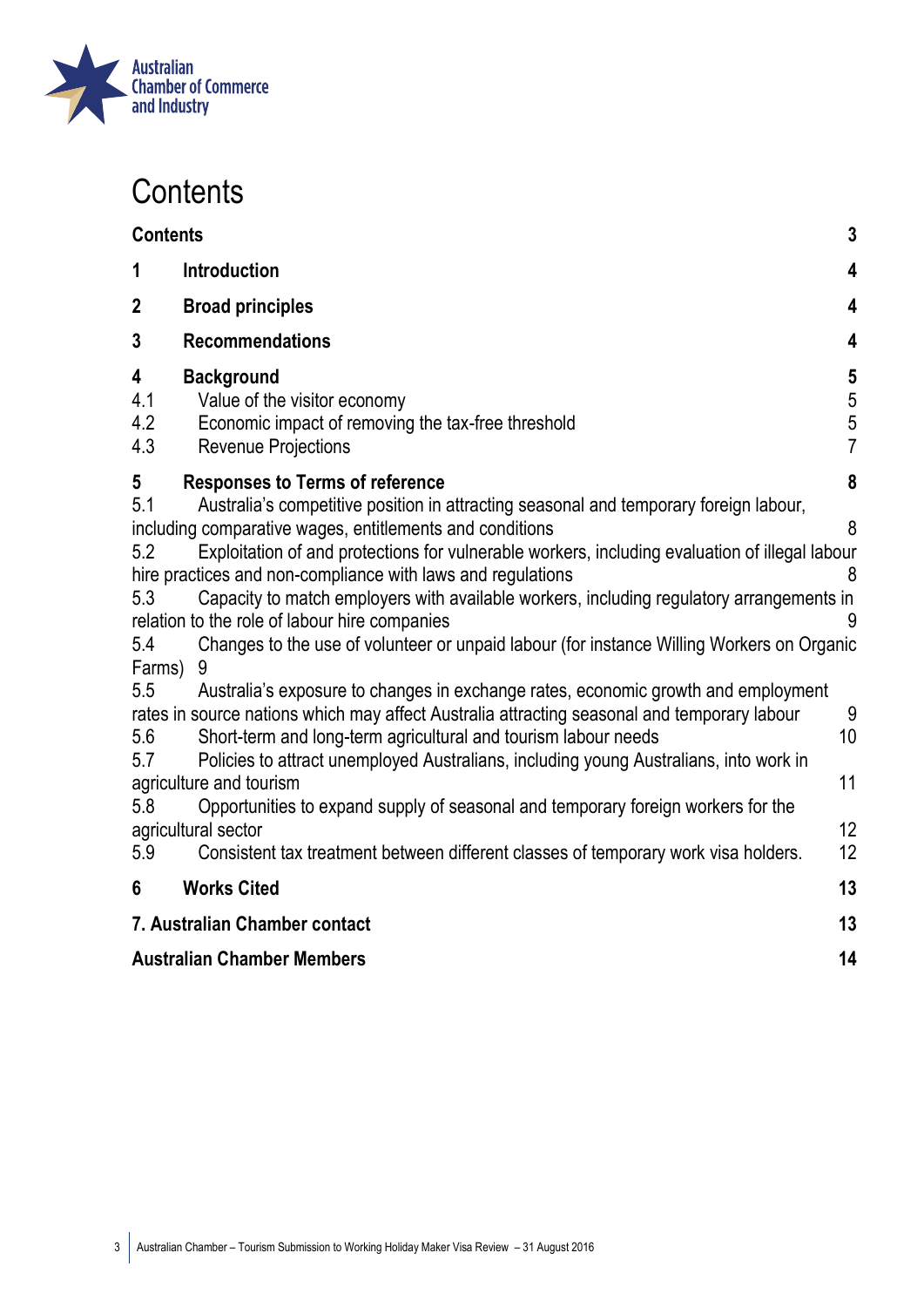

# <span id="page-3-0"></span>1 Introduction

The Australian Chamber National Tourism Council is a peak body for businesses involved in the visitor economy. Members include peak industry groups, State Tourism Industry Councils and individual business. It is a part of the Australian Chamber of Commerce and Industry, which includes state chambers of commerce and national industry associations.

# <span id="page-3-1"></span>2 Broad principles

The tourism and visitor economy sector remains strongly opposed to the removal of resident status for income tax purposes from working holiday makers (WHM). The effect of this removal is to impose a tax on these workers. Imposing this tax will:

- compound workforce shortages in tourism, costing export income and local jobs; and
- remove spending from local communities, lowering consumption and economic activity.

The Government should:

- not proceed with changing the status of WHMs to being non-residents for tax purposes;
- seek to replace the foregone revenue through increasing the number of WHM visitors, which will trigger more visa fees and other changes, and also generate additional economic activity; and
- refrain from replacing foregone revenue through increasing direct taxes and charges on the visitor economy.

## <span id="page-3-2"></span>3 Recommendations

1. Reverse the decision to deem all WHM visa-holders non-residents for tax purposes.

2. Make no further increases in visa fees and charges associated with this visa class.

3. Allow a second-year extension to WHM who spend three months or more working in regional tourism and hospitality businesses.

4. Remove the qualifying age cap to bring it in line with other countries or at least increase the cap to 35 years of age.

5. Allow multiple visa applications for each person – this could include one between 18 and25 years of age and a second from 26 years and older.

6. Expand the program to additional countries and remove the need for the program to be reciprocal.

7. If the Government insists that revenue targets announced in the 2015 budget for this measure must be met through revenue directly obtained from WHMs' income tax, legislate for a new WHM income tax rate of 11 percent up to the existing resident tax-free threshold and resident tax rates thereafter. Recommendations 3 through 6 will significantly increase the number of taxpayers in this category and will meet revenue targets.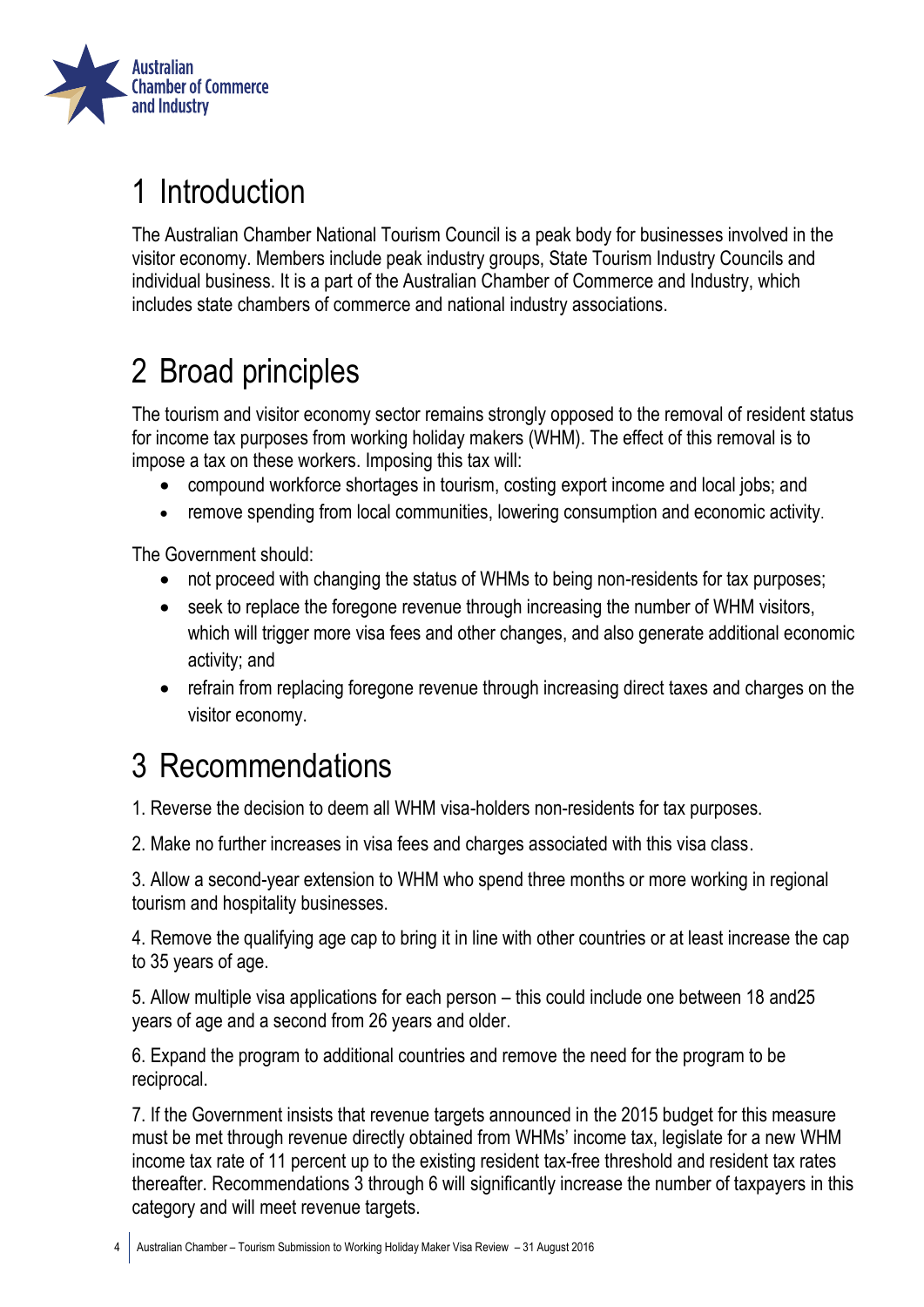

## <span id="page-4-1"></span><span id="page-4-0"></span>4 Background

## **4.1 Value of the visitor economy**

The Government rightly describes tourism as a "supergrowth" sector for jobs and economic growth. The sector's growing significance should be recognised by policy-makers and regulators.

Growth and employment in the visitor economy are greatly outpacing the rest of the economy, figures from the Australian Bureau of Statistics and Tourism Research Australia show.

Tourism employment from grew 6.3 percent in the year to June 2015, compared to 1.8 percent for the overall economy, taking total direct tourism employment to 580,000 people, or 5 percent of the Australian workforce.

Direct tourism GDP increased by 5.3 percent to \$47.5 billion in the same period, compared with GDP growth of 1.6 percent. Tourism's share of GDP increased from 2.8 percent to 3.0 per cent.

For the year ending June 2015 internal tourism consumption was valued at \$121 billion and the sector contributed net taxes of \$8.5 billion.

In 2015-16 tourism-related services credits totalled \$43.4 billion (original figures), making it a more valuable export earner than rural goods (\$43.1 billion) and coal, coke and briquettes (\$34.3 billion). By 2024-25, tourism-related exports will be among Australia's biggest export earners, with a Tourism Research Australia projection putting it close to the current value of exports of metal, ores and minerals (\$69.3 billion).

The sector includes more than 273,500 businesses, representing 13 percent of Australian businesses, according to Tourism Research Australia data to June 2015.

A service sector workforce is critical to tourism achieving its potential economic and jobs growth, so WHMs are vital as a source of labour as well as visitors.

## **4.2 Economic impact of removing the tax-free threshold**

<span id="page-4-2"></span>Discouraging WHMs may reduce the available labour for industries already facing labour shortages. This may lead to an inability for those industries to produce their goods or services. One in six workers in hospitality and one in 20 workers in tourism is a WHM, so a fall in WHM numbers would significantly impact on many businesses.

There are other impacts on the economy.

WHMs made a gross contribution to expenditure in Australia of \$1.8 billion in 2007-08, according to a 2009 study by the National Institute of Labour Studies into the WHM program. On average WHMs spent \$2500 more than they earned, indicating that WHMs spend savings accumulated elsewhere in addition to the money they earn in Australia. (Tan, Richardson, Lester, Bai, & Sun, 2009, p. IV)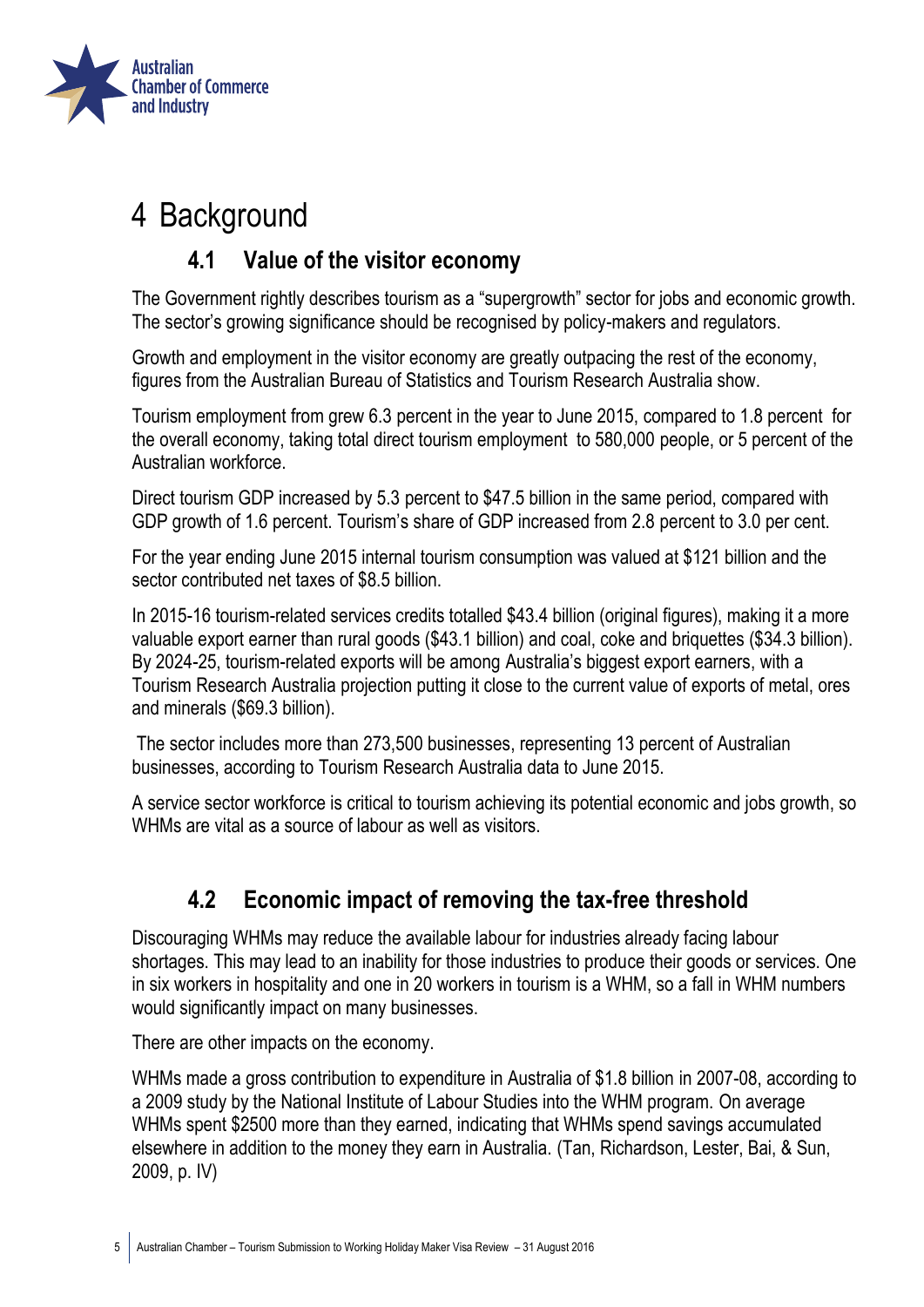

While spending habits vary according to country of origin, with visitors from some countries seeking to save money while in Australia, the net effect is stimulatory. Every 100 WHM arrivals created 6.3 net full-time equivalent jobs in Australia, the study found. (Tan, Richardson, Lester, Bai, & Sun, 2009, p. V).

This benefit to the economy and employment from the WHM program should be considered by this review.

The demographics of WHMs mean it is unlikely that a WHM would respond to a reduction in net income by spending more from previously accumulated savings. Instead the WHM is likely to avoid travelling and working in Australia or reduce their time or expenditure in Australia. Some may seek income in the black economy.

The 2015-16 Budget decision to classify WHMs as non-residents for income tax purposes will likely cause economic harm.

#### **1. Decline in the number of WHMs**

Data on the elasticity of demand for WHM visas is not available, so it is difficult to calculate the impact of Australia's reduced visa competitiveness. This lack of data demonstrates the lack of analysis into the impact on demand from the policy decision. But we can theorise that demand is quite elastic because most WHMs view travel to Australia as a luxury rather than a necessity, there are substitutes in the form of alternative destinations and consumers are price-sensitive.

WHM visa applications fell in the second half of 2015, which follows the announcement of the new tax arrangements. Prospective WHMs research their proposed trip extensively online before applying for a visa and so would be well informed of the different financial arrangements in competing countries.

Imposing a 32.5 percent income tax on WHMs, will therefore, likely result in fewer visitors and shortened stays.

In sectors experiencing workforce shortages, this policy will make it even more difficult for businesses to find employees, provide services, generate economic activity and earn export income.

A robust economic analysis of the impact of the policy on visitor numbers is essential.

#### **2. Impact of substituting tax collection for direct consumer expenditure**

Given WHMs spend everything they earn plus savings, tax collected in Australia from WHMs will reduce their spending in local economies. The \$220 million that Treasury projects the Government will collect from the proposal will be deducted from immediate consumer spending. The negative impact on the overall economy will be small, but in the smaller regional communities that host many WHM jobs, the impact will be great.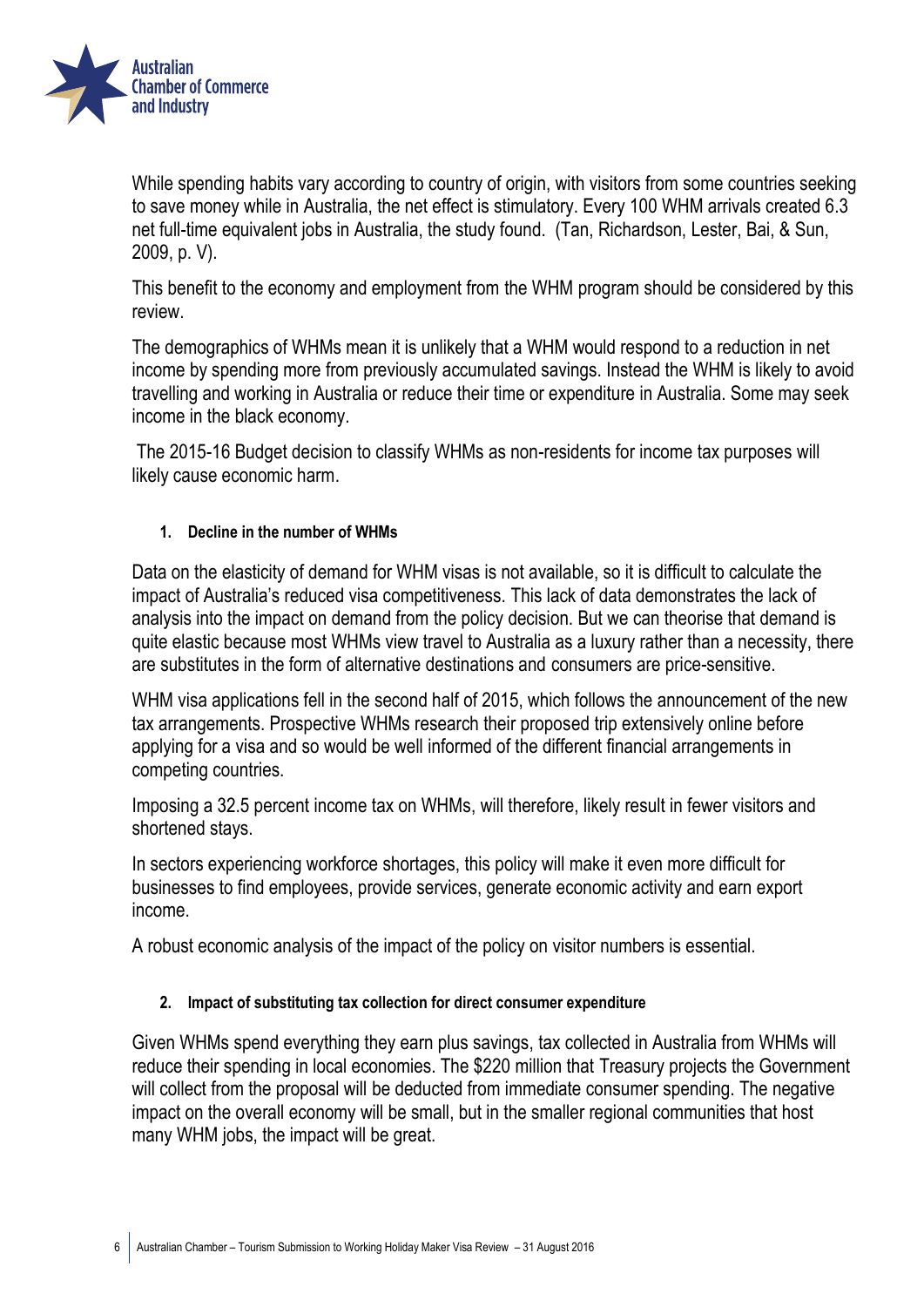

#### **4.3 Revenue Projections**

<span id="page-6-0"></span>Treasury projects that the proposed change will generate \$220 million in annual revenue for the Government. (Australian Government, 2015).

In the absence of detail on how the budget estimate has been calculated it is difficult to make an assessment of how robust or realistic it is. There is no doubt it would have been useful for this inquiry to have provided the working of the Treasury revenue estimate. It also makes it difficult to make estimates of the impact of alternative scenarios and to estimate the impact of a drop in the number of WHM applicants.

Nevertheless rough calculations indicate the revenue is likely to exceed \$220 million a year – so long as the number of WHMs does not drop sharply and there is not a bit shift to the black economy.

There were 155,183 WHM visa holders in Australia at the end of last year, according to the Department of Immigration and Border Protection. That indicates an average taxable income of \$4400 per person and total taxable earnings of \$680 million, if we accept the Treasury proiection.

This amount appears conservative. The 2009 National Institute of Labour Studies report estimated that 134,388 WHMs earned a total \$639.2 million in 2007-08. The study found that, on average, WHMs earned \$4638 per job and worked 2.3 jobs, leading to total earnings of \$10,677. (Tan, Richardson, Lester, Bai, & Sun, 2009, p. 33).

More recent estimates (quoted in the background material for this review) indicate average earnings of \$13,300. If that figure is correct then raising \$220 million per annum with a 32.5 per cent tax rate would only require 51,000 WHMs each earning that \$13,300.

The available data suggests the revenue projection is either very conservative or assumes a catastrophic fall in the number of WHMs.

The tourism sector knows the cost of this tax will outweigh the benefits. But even if the Government is not willing to accept a lower revenue target, the current target can be achieved with a much lower tax rate than the one proposed. The revenue target can be achieved with a tax rate of just 11 cents in the dollar for incomes up to \$37,000, if we accept the background material for this review.

This assumes no substantial decline in the number of WHMs and no shift of workforce to the black economy.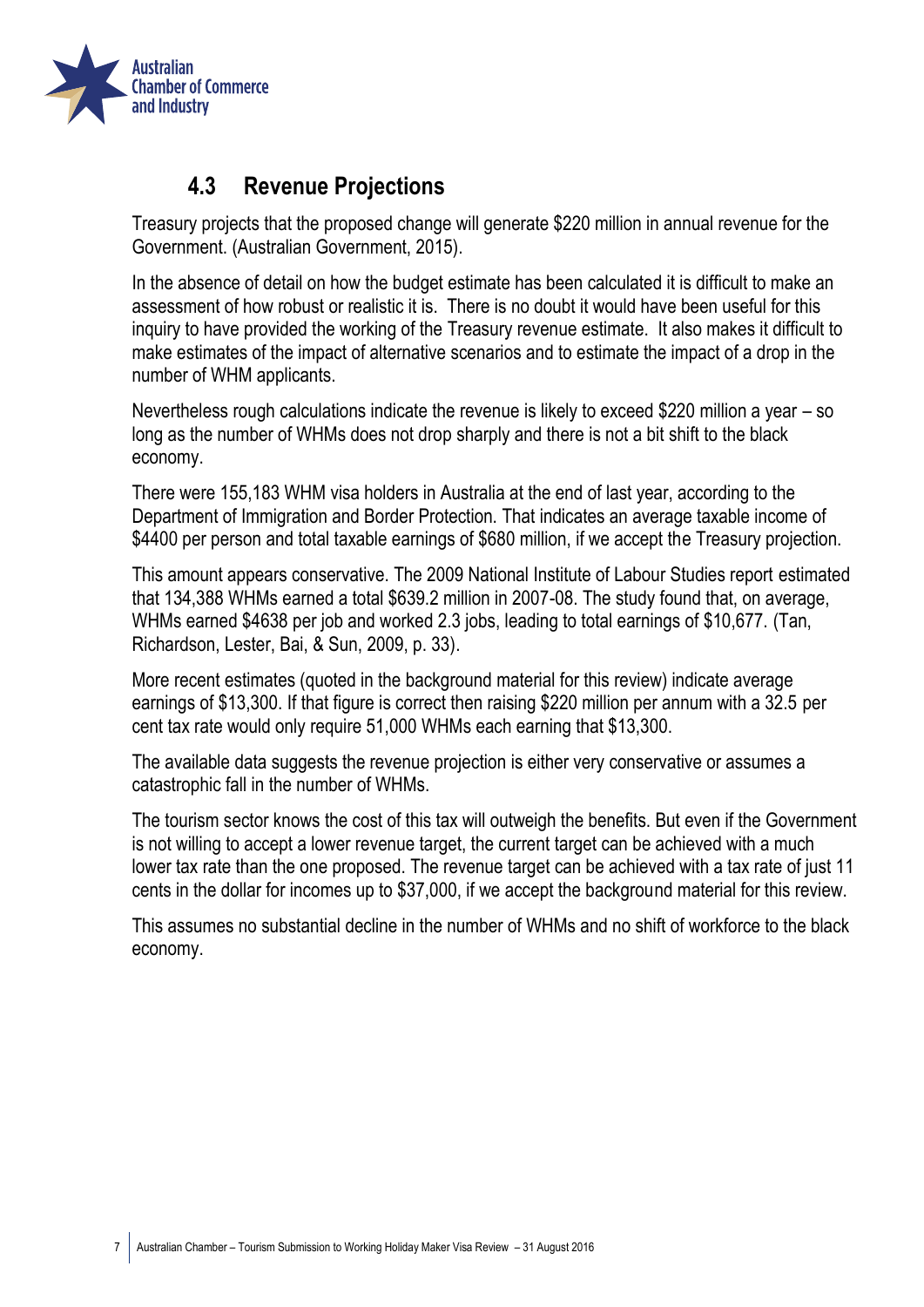

## <span id="page-7-1"></span><span id="page-7-0"></span>5 Responses to Terms of reference

- **5.1 Australia's competitive position in attracting seasonal and temporary foreign labour, including comparative wages, entitlements and conditions**
	- **comparative taxation on income earned**
	- **comparative superannuation or equivalent entitlements**
	- **promotional programmes and schemes to assist workers while in the country**
	- **costs and barriers to entry**
	- **regulatory imposts on employers**

Australia's biggest sources for WHMs are the UK, Germany, France, South Korea and Taiwan (Department of Immigration and Border Protection, 2015). Some applicants have a strong desire to visit Australia, but many applicants are sensitive to price and so the ability to earn enough to finance their trip is a critical factor in their choice of destination.

Visitors on average spend in Australia 130 percent of their Australian earnings. Reducing their net pay by nearly one-third will significantly impact their decision to come to Australia and the length of their stay.

A 32.5 percent tax rate compares very unfavourably with our biggest competitors for this market. New Zealand applies a tax rate of 11.95 percent for earnings up to NZ\$14,000 and 18.95 percent for earnings up to NZ\$48,000. That means that for every \$500 in gross earnings, a WHM would have an extra \$100 in the hand in New Zealand that they would in Australia.

In Canada, another major competitor for this market, the applicable tax rate is 15 percent.

The cost of an Australian WHM visa stands at A\$440 per online applicant, more than double the cost five years ago. The comparable New Zealand visa costs NZ\$208 (A\$200). To a young person with limited savings, this difference is substantial.

WHMs research their working holiday destination carefully. Seven in 10 international visitors aged 25 to 34 sourced information on the internet ahead of a visit to Australia, Tourism Research Australia data found in 2011. That proportion is likely to have risen in the five years since then.

The proposed tax rate, combined with existing visa fees and ticket taxes, makes Australia uncompetitive with our major rivals in this market. This is the key reason for recommendation 1 (to reverse the decision to deem all WHM visa-holders non-residents for tax purposes).

## <span id="page-7-2"></span>**5.2 Exploitation of and protections for vulnerable workers, including evaluation of illegal labour hire practices and noncompliance with laws and regulations**

Businesses in the visitor economy are committed to ensuring that everyone working the sector works lawfully and receives the rates of pay and conditions of employment to which they are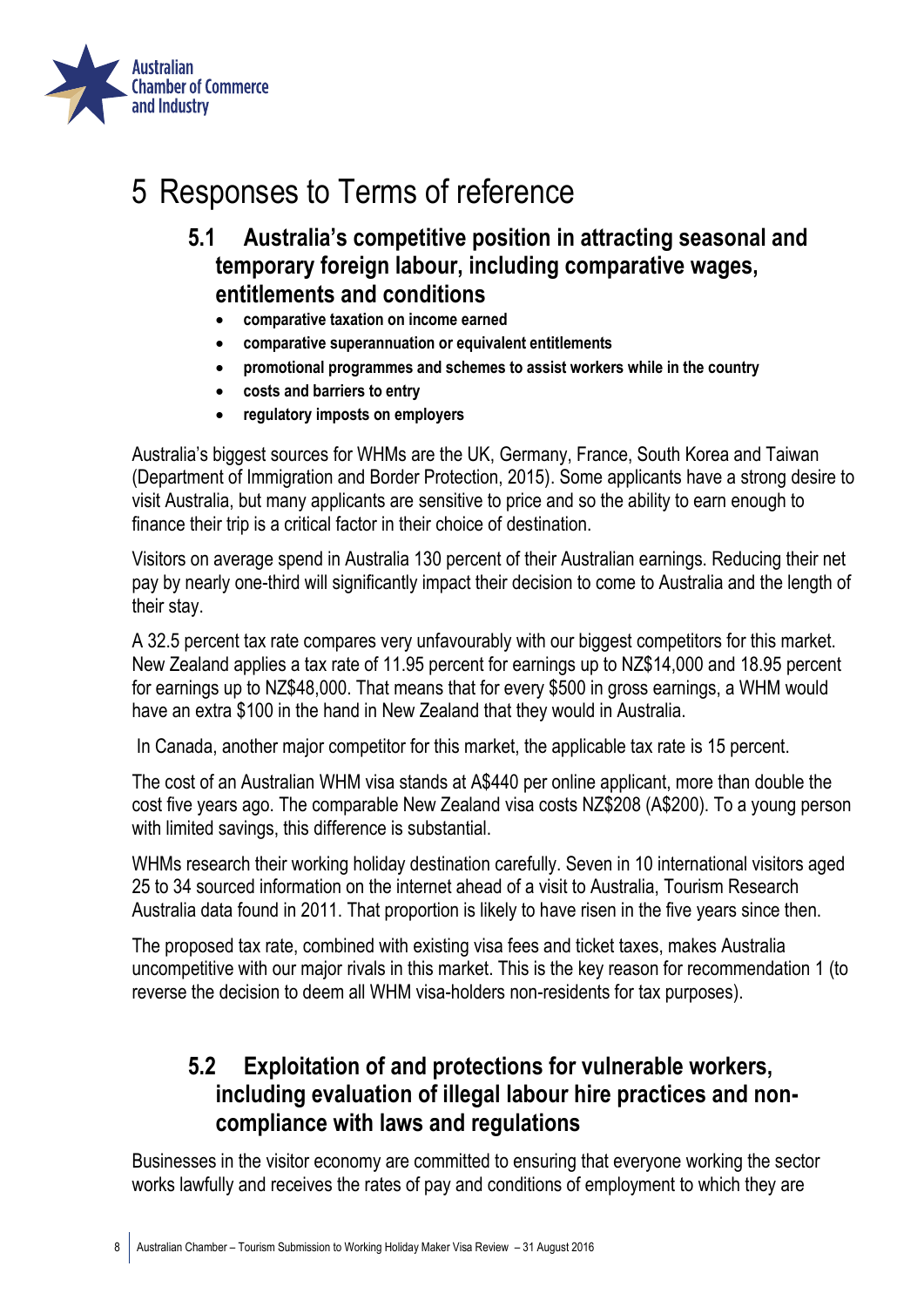

entitled. These businesses do not employ foreign workers in order to access cheap labour or save money. Incidents of exploitation or underpayment are unfair to the employees involved and damage the image of the sector. The sector supports the Fair Work Ombudsman's role in ensuring that proper entitlements are paid.

Regulators and enforcement agencies can most easily protect vulnerable workers from exploitation by ensuring they are employed under legitimate arrangements.

The proposed tax will significantly increase the incentive for a non-resident to accept offers of cash work, potentially with inadequate pay and conditions.

It is the strong and considered view of the Australian Chamber National Tourism Council that at the rate of tax proposed by the Government, the potential for non-compliance and exploitation is likely to increase.

## <span id="page-8-0"></span>**5.3 Capacity to match employers with available workers, including regulatory arrangements in relation to the role of labour hire companies**

Most tourism employers are small businesses. It is difficult for potential workers to pair with suitable employers given the structure of the industry. The sector would like to work with the Government to improve this situation.

Labour hire companies can help employers to get workers on temporary visas and labour hire has a legitimate role. The visitor economy sector supports proper enforcement action by regulators to ensure employees receive their entitlements.

<span id="page-8-1"></span>Other submissions will respond to this term of reference in more detail based on their experience.

## **5.4 Changes to the use of volunteer or unpaid labour (for instance Willing Workers on Organic Farms)**

Few businesses in the visitor economy sector are seeking unpaid or volunteer labour from overseas visitors.

## <span id="page-8-2"></span>**5.5 Australia's exposure to changes in exchange rates, economic growth and employment rates in source nations which may affect Australia attracting seasonal and temporary labour**

Economic conditions in source countries and exchange rates both impact on the inflow of seasonal and temporary labour to Australia. Our terms of trade make Australia very attractive to visitors from most countries. This is a major reason Australia has received a record number of overseas visitors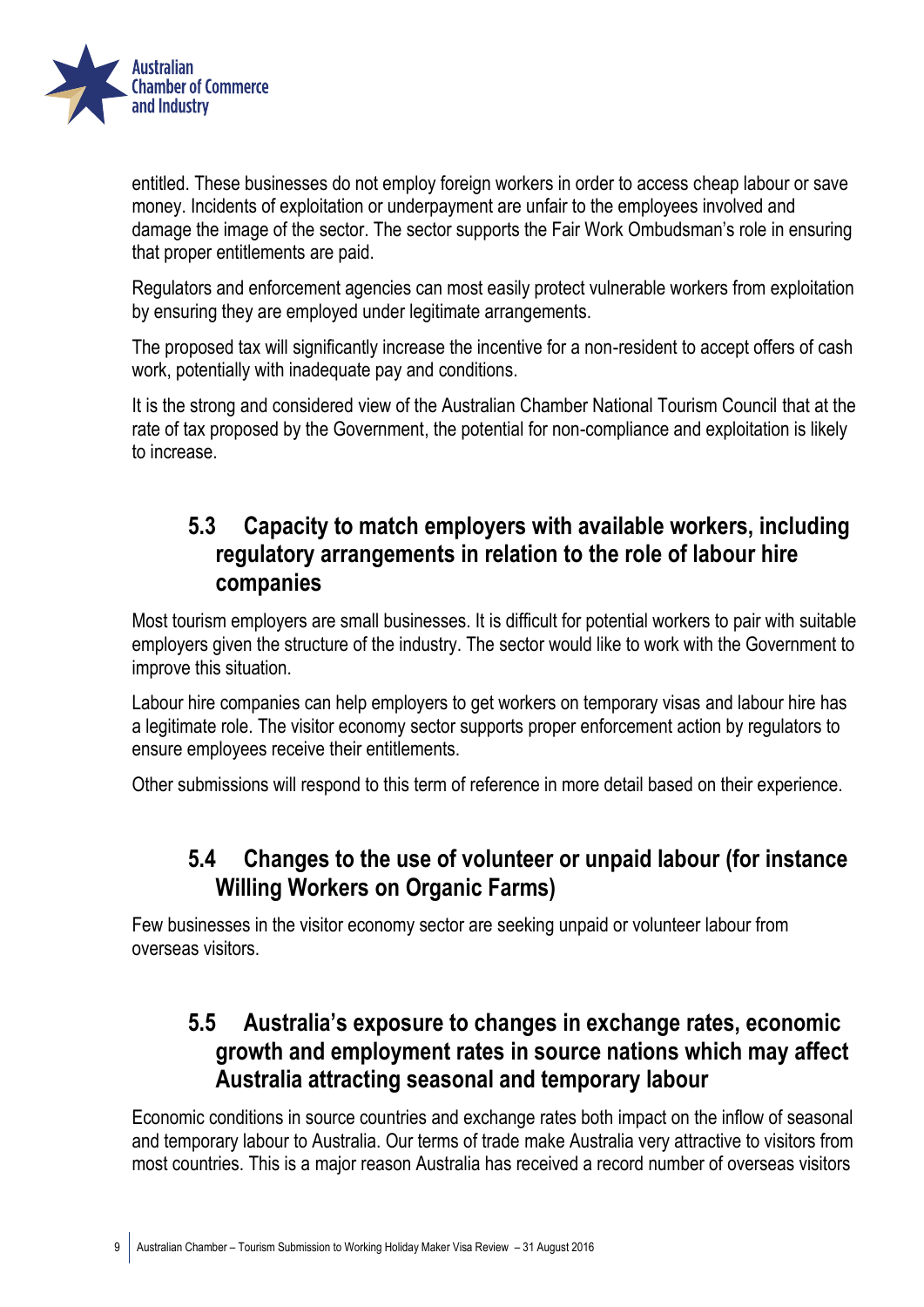

in the past year. Despite those favourable terms of trade, the number of WHM visa applications has decreased, according to the Department of Immigration and Border Protection.

The proposed tax change is very likely a factor in the decline.

Australia has little control over the conditions that influence the supply of WHMs, but we can control visa fees and the tax rate.

#### <span id="page-9-0"></span>**5.6 Short-term and long-term agricultural and tourism labour needs**

The labour and skills deficiencies in Australian tourism are well documented. This deficiency is likely to increase as the visitor economy grows.

The projected labour shortage was detailed in Austrade's "Australian Tourism Labour Force Report 2015-2020", prepared by Deloitte Access Economics. This report identified the need for skilled labour through 457 (temporary work (skilled)) visas and for lesser-skilled labour from other visa classes, including WHM visas.

The report said: "In the absence of any change in policy or industry initiatives it is expected 123,000 new workers will need to be sourced in the tourism industry by 2020. The skilled labour shortage is expected to be 30,000 workers, while an additional 63,000 unskilled workers are also required to be sourced." (Deloitte Access Economics, 2015, p. i).

The report says these figures would be realised in the absence of any change in policy; moving to tax WHMs would exacerbate the shortages outlined.

The urgency of the problem varies according to sector, the report says. Restaurant and Catering Australia found the report underestimates the extent of the problem in its sector.

Kitchenhands, waiters, bar attendants and baristas are the jobs employers have having most difficulty filling. These are all well suited to WHM visa holders. Next of the list of jobs with demand for new workers are chefs, cooks and café and restaurant managers.

The biggest locations of shortage coincide with the biggest tourist destinations, with Sydney and Melbourne accounting for 45 percent of overall labour demanded, according to the Deloitte Access Economics Report. The top 10 regions by accumulated labour demand included the Gold Coast, NSW North Coast, Hunter and Tropical North Queensland. This highlights the difficult of meeting labour demands in some regional centres.

There are several small regions where the skilled shortage represents a larger portion of the existing workforce, Deloitte Access Economics finds. "It may be difficult for these regions to source even a relatively small amount of workers to address the projected shortfall in labour," it said. High proportions of skilled labour shortages compared to the workforce were found in Lasseter (NT), Kangaroo Island (SA), Whitsundays (Qld), East Coast (Tas), Barkley (NT), Snowy Mountains (NSW), Australia's Coral Coast (WA) and Tropical North Queensland.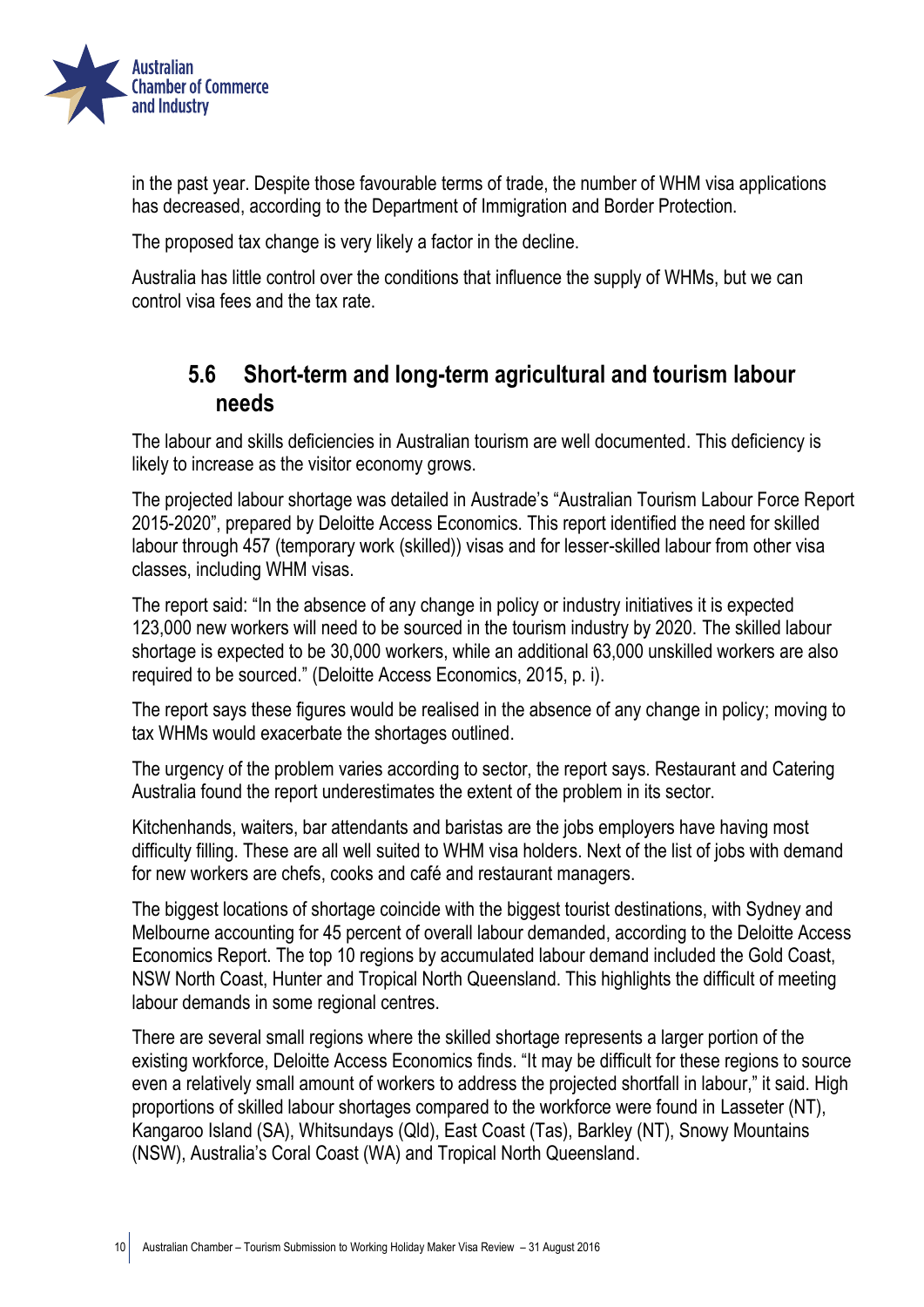

Tourism Research Australia projects that tourism will grow strongly from 2020 to 2025; domestic visitor nights are projected to rise 2.7 percent each year and international visitor nights are projected to rise 4.9 percent each year. Demand for labour will therefore continue to grow for at least a decade.

These figures highlight the importance of the sector's recommendations to expand the number of WHMs coming to Australia.

Recommendations 4, 5 and 6 seek to expand the number of applicants for WHM visas. Recommendation 4 (to remove the qualifying age or raise it to 35) would significantly increase the pool of visitors able to apply for a visa. Combined with recommendation 5 (allowing a second visa), this will likely significantly increase the number of applications. These measures would increase the pool of labour available in Sydney, Melbourne and other big destinations.

Recommendation 3 (to allow a second-year extension to WHM who spend three months or more working in regional tourism and hospitality businesses) is important in overcoming regional differences and difficulties. Currently agriculture benefits from the opportunity for a second-year extension for people who work in the sector. The second-year extension should be extended to regional tourism businesses, a case the visitor economy sector has long made.

The tourism sector recognises that the agriculture sector has a legitimate concern that their potential workforce may be drawn to work in other sectors. Therefore the pool of WHMs must be increased through the impact of recommendations 4, 5 and 6.

### <span id="page-10-0"></span>**5.7 Policies to attract unemployed Australians, including young Australians, into work in agriculture and tourism**

The visitor economy sector recognises the need to attract more Australians to train and work in tourism, hospitality and related areas. The sector would prefer a well-skilled resident workforce, which encourages longer-term engagement, better skills development and a distinctly Australian experience for international visitors.

Unfortunately a suitable local workforce is not available for many businesses. Therefore WHM visas and other working visas are critical to the supply of labour to the sector. It is wrong to assume that locals will take roles in the absence of a WHM workforce.

Residents have shown a reluctance to relocate to undertake many of these jobs due to family commitments or study, or because they do not believe it will develop their long-term career.

Industry and government are grappling with the lack of mobility and willingness to work among Australian residents rather than relying on international labour. Industry bodies are supporting training and career promotion and development.

Industry representatives are engaged with government committees, including the Austrade Tourism Labour and Skills Roundtable. These forums are considering several initiatives. The sector strong supports initiatives involving government and industry to provide incentives for residents to take up tourism jobs in areas of shortage, and the careers that can develop from them.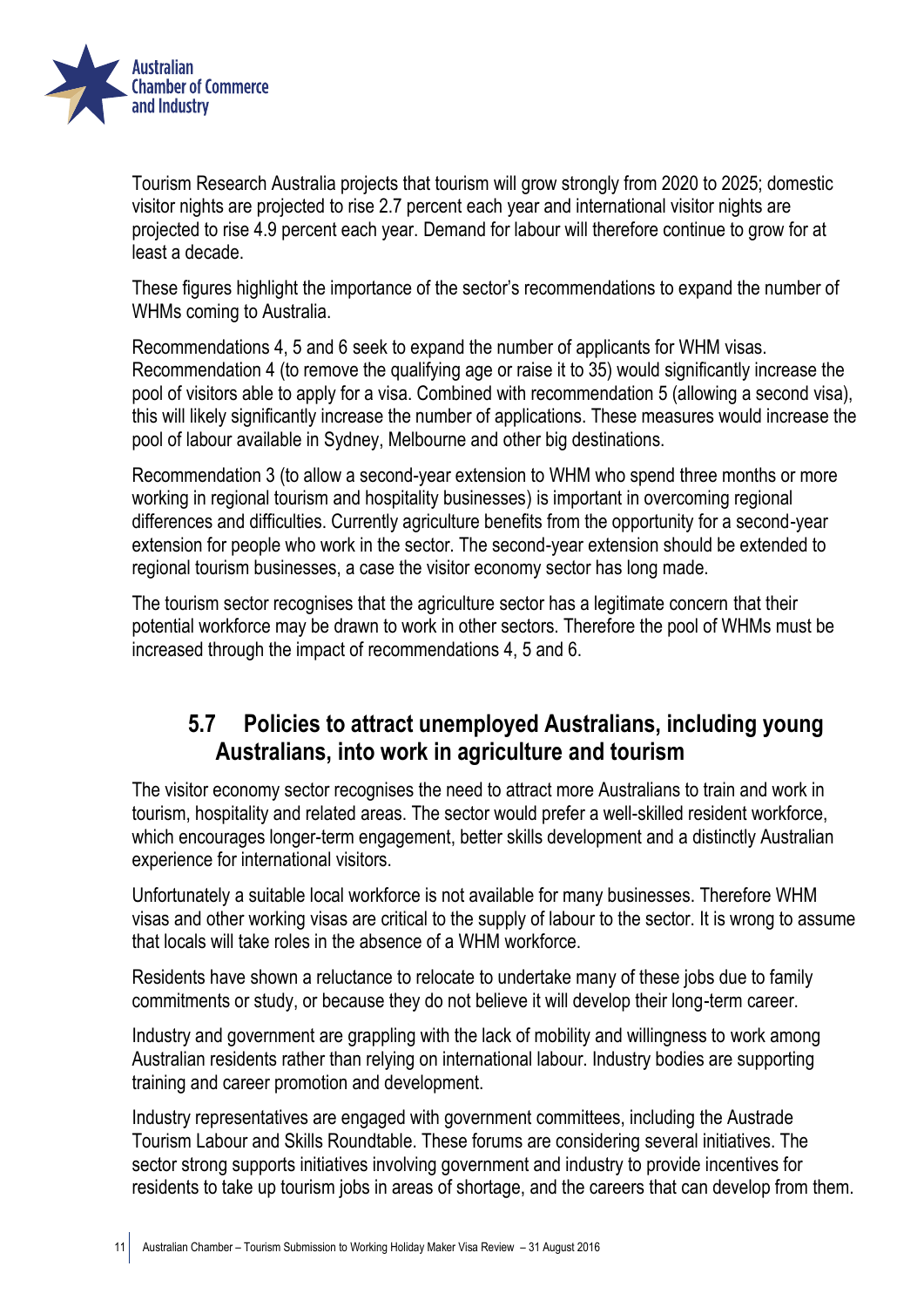

### <span id="page-11-0"></span>**5.8 Opportunities to expand supply of seasonal and temporary foreign workers for the agricultural sector**

Agriculture and tourism both face labour shortages, including during seasonal periods of high demand. The shortage in the visitor economy has been defined and projected by research cited above.

Increasing the number of potential temporary foreign workers is key to the changes advocated by the visitor economy sector in this review and in other government processes, including the Tourism Labour and Skills Roundtable. This may also allow the Government to meet its revenue target without imposing an uncompetitive tax rate.

The tourism sector has previously recommended expanding the number of WHMs in Australia. This aligns with recommendations 3-6 from this submission.

### <span id="page-11-1"></span>**5.9 Consistent tax treatment between different classes of temporary work visa holders.**

There are inconsistencies in the definition of residency for tax purposes, which is determined by the Commissioner of Taxation. The Australian Taxation Office defines some people on WHM visas as residents, while others on WHM visas who relocate frequently are not defined as residents. People on student visas are treated as residents.

To define all WHMs as non-residents for tax purposes would introduce further inconsistency with student visa holders, who also have work rights.

While it may prove to be a desirable outcome for the Government to introduce a new tax rate so that revenue targets can be met without making Australia uncompetitive it is acknowledged that this is more complicated and would require legislation to be put through the Parliament.

In that sense the simplest and most consistent outcome is recommendation 1, not proceed with the change to the residential status.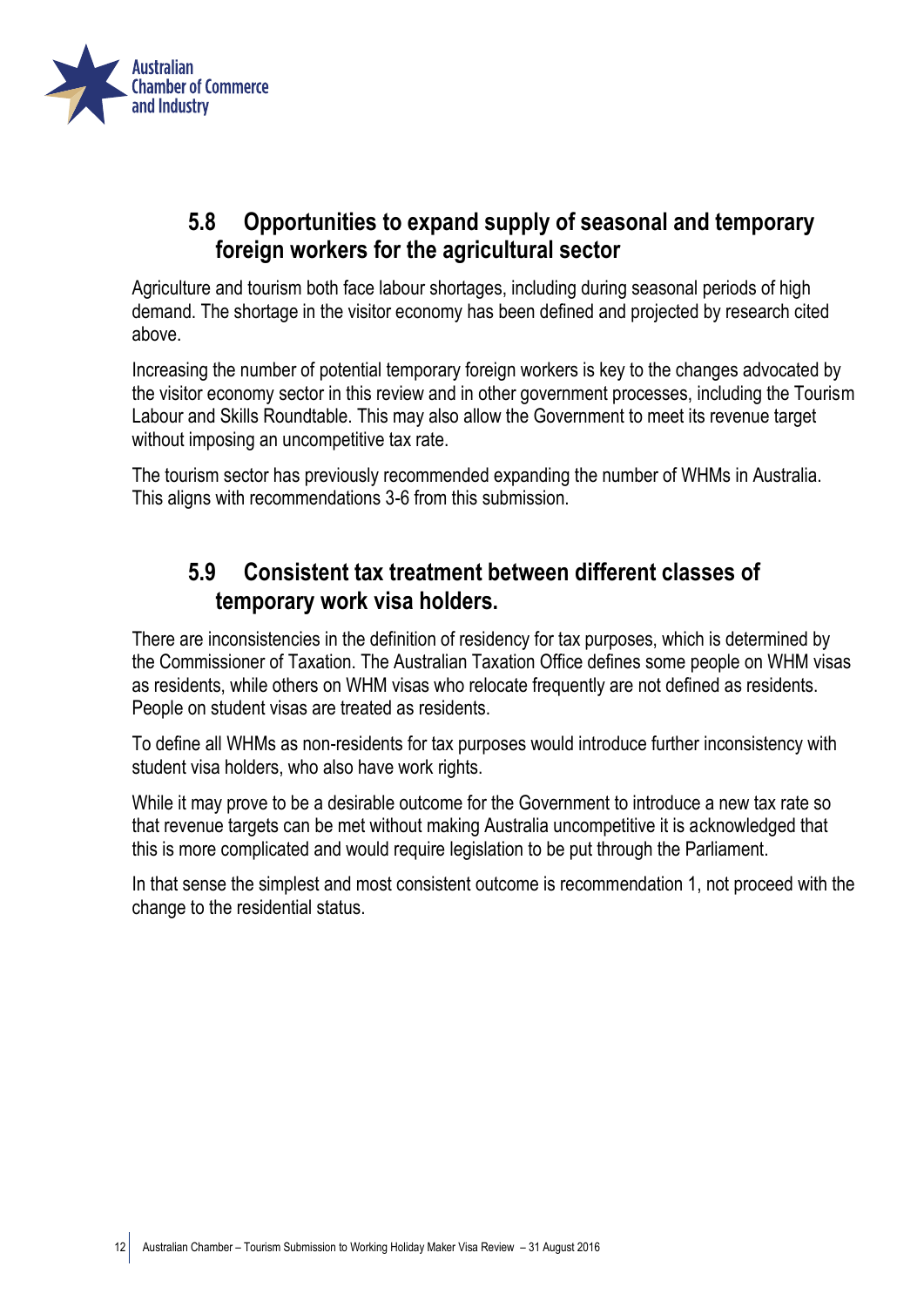

## <span id="page-12-0"></span>6 Works Cited

- Australian Bureau of Statistics. (2016, 4 24). *Australian National Accounts: Tourism Satellite Account 2014-15.* Retrieved 8 2016, from www.abs.gov.au: www.abs.gov.au/AusStats/ABS@.nsf/MF/5249.0
- Australian Government. (2015). *Budget 2015 Budget Paper No.2.* Retrieved August 2016, from www.budget.gov.au: http://www.budget.gov.au/2015-16/content/bp2/html/bp2\_revenue.htm
- Deloitte Access Economics. (2015). *Australian Tourism Labour Force Report 2015-2020.* Canberra: Austrade.
- Department of Immigration and Border Protection. (2015, December 31). *Working Holiday Maker visa programme report .* Retrieved from www.border.gov.au: http://www.border.gov.au/ReportsandPublications/Documents/statistics/working-holiday-report-dec15.pdf
- Tan, D., Richardson, P., Lester, D., Bai, D., & Sun, M. (2009). *Evaluation of Australia's Working Holiday Maker Program.* Flinders University, National Institute of Labour Studies. Adelaide: National Institute of Labour Studies, Flinders University.
- Tourism Research Australia. (2016, July 25). *Tourism Businesses in Australia June 2011 to June 2015.* Retrieved August 2016, from www.tra.gov.au: http://www.tra.gov.au/research/Tourism-Businesses-in-Australia\_June%202011\_to\_June%202015.html
- Tourism Research Australia. (2016, July 14). *Tourism Forcasts 2016.* Retrieved August 2016, from www.tra.gov.au: http://www.tra.gov.au/research/Tourism-Forecasts-2016.html

## <span id="page-12-1"></span>7. Australian Chamber contact

#### **STEVE WHAN**

Manager | Australian Chamber National Tourism Council

Commerce House, Level 3 24 Brisbane Avenue Barton ACT 2600 PO Box 6005 Kingston ACT 2604 ABN 85 008 391 795 D: +61 2 6270 8006 |

W: [www.acci.asn.au](file://///ACCSRV01/Corp/ACCI%202015%20TEMPLATES/Submissions/www.acci.asn.au) @AusChamTourism